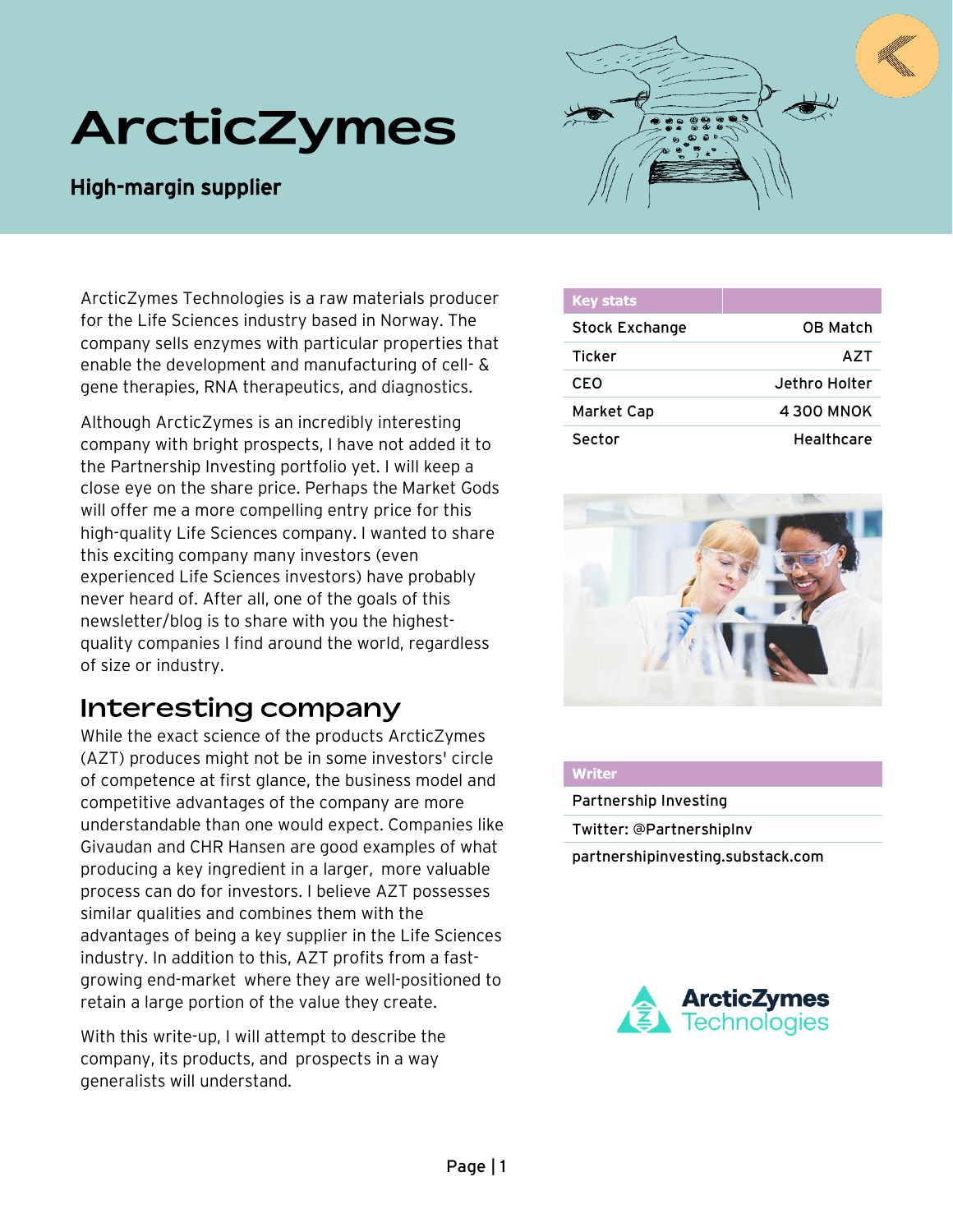Kalgyl

## **Business**

AZT is a Business-to-Business (B2B) supplier of raw materials, specifically enzymes, to Life Sciences companies. It currently counts over 300 customers. Its products are mainly used in the development and manufacturing of cell- and gene therapies, molecular tools (e.g. PCR-tests, Next-Gen Sequencing), and RNA therapies. Based in Tromsø, Norway, the company discovered arctic enzymes in the 1990s with particular heat properties that could be used in various workflows. This was the start of ArcticZymes Technologies.

## **Strategic review and divestment of Betaglucans**

During the 2000s and 2010s, AZT then named Biotec PharmaCon, focused its efforts on a woundhealing product named Woulgan. This product was a commercial flop and this unprofitable part of the business, named Betaglucans, took significant focus and resources away from the very profitable enzyme business. In 2019, the situation changed after the launch of the Woulgan product failed to gain traction despite significant investment. The then-CEO left the company and the Betaglucans business was sold for 70M NOK in 2020. The company adopted the name of the enzyme business, ArcticZymes Technologies, and focused on becoming a pure B2B enzyme company. The head of the enzyme business, Jethro Holter was made permanent CEO of the company after starting the restructuring process as interim CEO in 2019. From the very start, he has stated his optimism and ambition to make AZT a mission-critical supplier of raw materials to the next generation of therapies.

During his time as head of the enzyme business, Holter oversaw the expansion of the product line, expansion of the production capacity, and grew the customer base significantly to what it is today. Jethro Holter's presence as the steward of the company is very positive and he is clearly committed to fulfilling the potential he saw internally being neglected under the previous management team.

## **Products**

AZT's products essentially remove impurities during the manufacturing process that might interfere with efficacy or safety. The particular heat properties of the enzymes AZT offers are well-suited to the manufacturing processes and workflows of upcoming cell- and gene therapies (CGT), RNA therapeutics, and molecular diagnostics.

The FDA has strict requirements for the maximum number of certain types of DNA in therapies and tiny amounts of unwanted DNA can cause inaccuracy in diagnostics tools. AZT's enzymes help clean up unwanted DNA in the manufacturing process or within diagnostics while preserving the quality of the sample. In addition to cleaning up unwanted DNA, the enzymes can be inactivated through heat. This particular property provides a more efficient workflow.

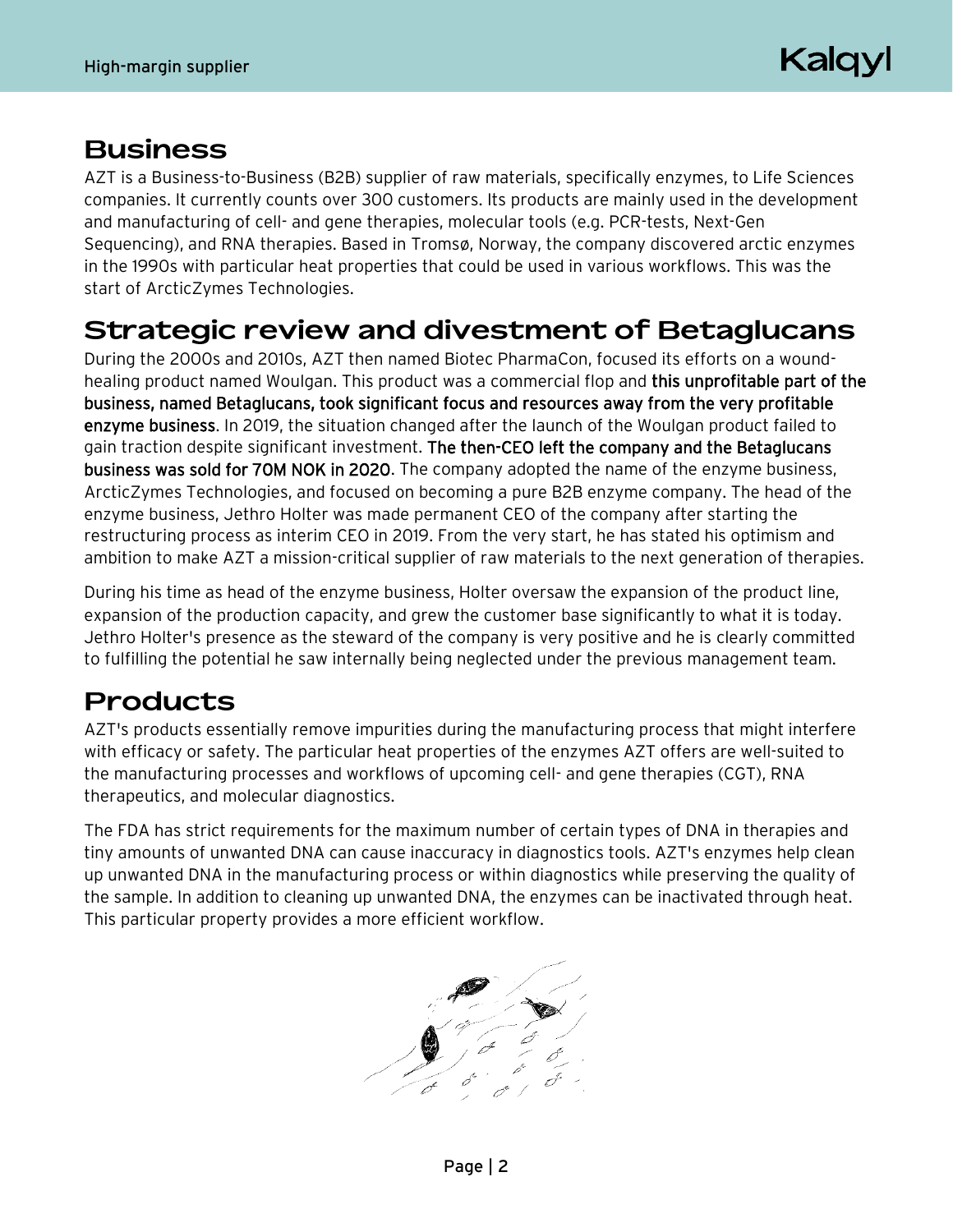Kalqyl

"Looking strictly at the enzyme activity, all of the company's enzymes have competitors on the market, but few can offer the same combination of cold activity and irreversible heat-inactivation. In fact, this is a key issue in this market that many companies have tried to solve in various ways. If your heat-inactivation "off button" is not 100% effective, you will either need to kill the enzyme by chemical means or you will have to extract the enzyme away from the reaction mix, which generally is associated with timeconsuming protocols with many steps and involves a loss of 30-50% of the sample. With the unique enzymes from ArcticZymes, a heat-inactivation at 50-65°C is enough for most enzymes, and this procedure can be combined directly into the protocols with no loss of sample involved." - Pareto Securities Equity Research

To give a comprehensive overview of AZT's products, I will need to explain two things: viral vectors and PCR.

What is a viral vector? A viral vector is a delivery mechanism (like a syringe, but a biological one) that contains a gene that will treat a certain disease. The viral vector is an inactivated virus, often lentivirus or adeno-associated virus. This method is becoming increasingly used to deliver CGT. There are 25 viral-vector therapeutics in late-stage development and 120 in Phase II trials as of February 2022. This number is expected to grow significantly over the next years.

Here is a very simple explanation of CGT. This explanation also covers RNA therapeutics: <https://youtu.be/BxEoX6TkitY>

What is a PCR? PCR (polymerase chain reaction) is a fast and sensitive method capable of amplifying small numbers of DNA millions of times over. Many will have heard of PCR due to its use in COVID-19 testing. AZT also profited as some of its enzymes are built in these tests.

Now that we have defined what viral vectors and PCR are, I can give you an overview of AZT's main products.

Salt Active Nuclease (SAN) - The FDA only allows a certain amount of remaining DNA in the viral vector delivered to the patient. SAN removes this DNA after heat-activation. Competitor Sigma-Merck's Benzonase is widely used but not as well suited for gene therapies compared to SAN. SAN requires no desalination (salt removal) process, unlike Benzonase. Benzonase sells an estimated \$125m a year. AZT is developing variations of SAN suited to certain workflows. Existing variations are SAN HQ, M-SAN (AAV and lentivirus respectively, 2/3's of the viral vectors used), and SAN 2.0. SAN is sold to >100 customers.

Cod UNG - Cod UNG is used to prevent contamination of samples by breaking down unwanted DNA in PCR tests. The Cod UNG enzyme can be activated and inactivated with heat and makes sure the results of the test are accurate. Cod UNG is especially effective when you want to reuse the PCR products after the test as it is irreversibly inactivated by heat, avoiding degradation of the product. Used in tests for HIV, HCV, influenza, and Coronavirus.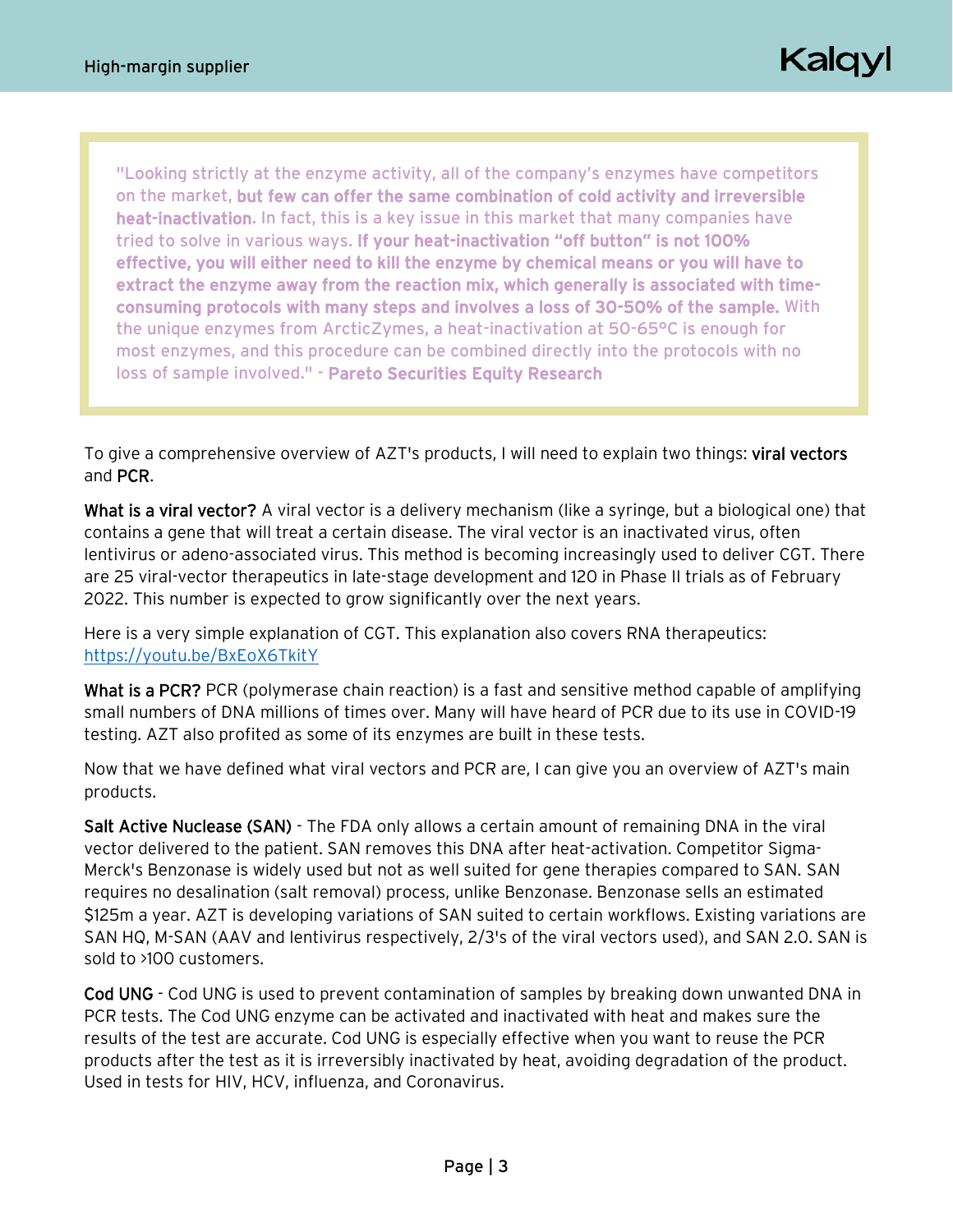Kalqyl

Shrimp Alkaline Phosphatase (SAP) – utilized in clean-up prior to [Sanger sequencing](https://en.wikipedia.org/wiki/Sanger_sequencing#:~:text=Sanger%20sequencing%20is%20a%20method,during%20in%20vitro%20DNA%20replication.) and Next-Generation Sequencing (NGS) processes. SAP represents the Company´s first product which has been sold since 1995. Even today, SAP still represents the golden standard utilized for enzymatic clean-up in Sanger Sequencing processes globally. (company's own description)

AZT is constantly working on variations of existing products or new products entirely to address larger parts of its customers' workflow. AZT is also aiming to develop products specifically suited to the development of RNA therapeutics, an area they are present in, but where they could deliver much more value.

The company has stated its goal to use its balance sheet to do M&A. The ideal target would deliver production capacity and enzymes that are complementary to AZT's portfolio. Given the emphasis on the M&A goal, I wouldn't be surprised if it happens in the next 12-18 months.

## **Biomanufacturing and Molecular Tools**

AZT splits its business across Biomanufacturing and Molecular Diagnostics.

Biomanufacturing is mostly supporting the manufacturing and development process around CGT and RNA therapies, which are high-growth areas in the Life Sciences industry. This segment accounted for 34% of sales but likely will account for most of the future growth.

Molecular Tools serves molecular research and molecular diagnostics. This segment supports sales to manufacturers of diagnostics tests and companies developing NGS technologies. This segment accounted for 66% of sales in 2021. The COVID-19 pandemic temporarily increased the demand for PCR tests. Most of the pandemic is behind us and I expect this segment to grow slower than Biomanufacturing.



### Source: Company Q1 2022 presentation

Because CGT and RNA therapeutics are such a growth opportunity for AZT, I will highlight the commercial potential of both.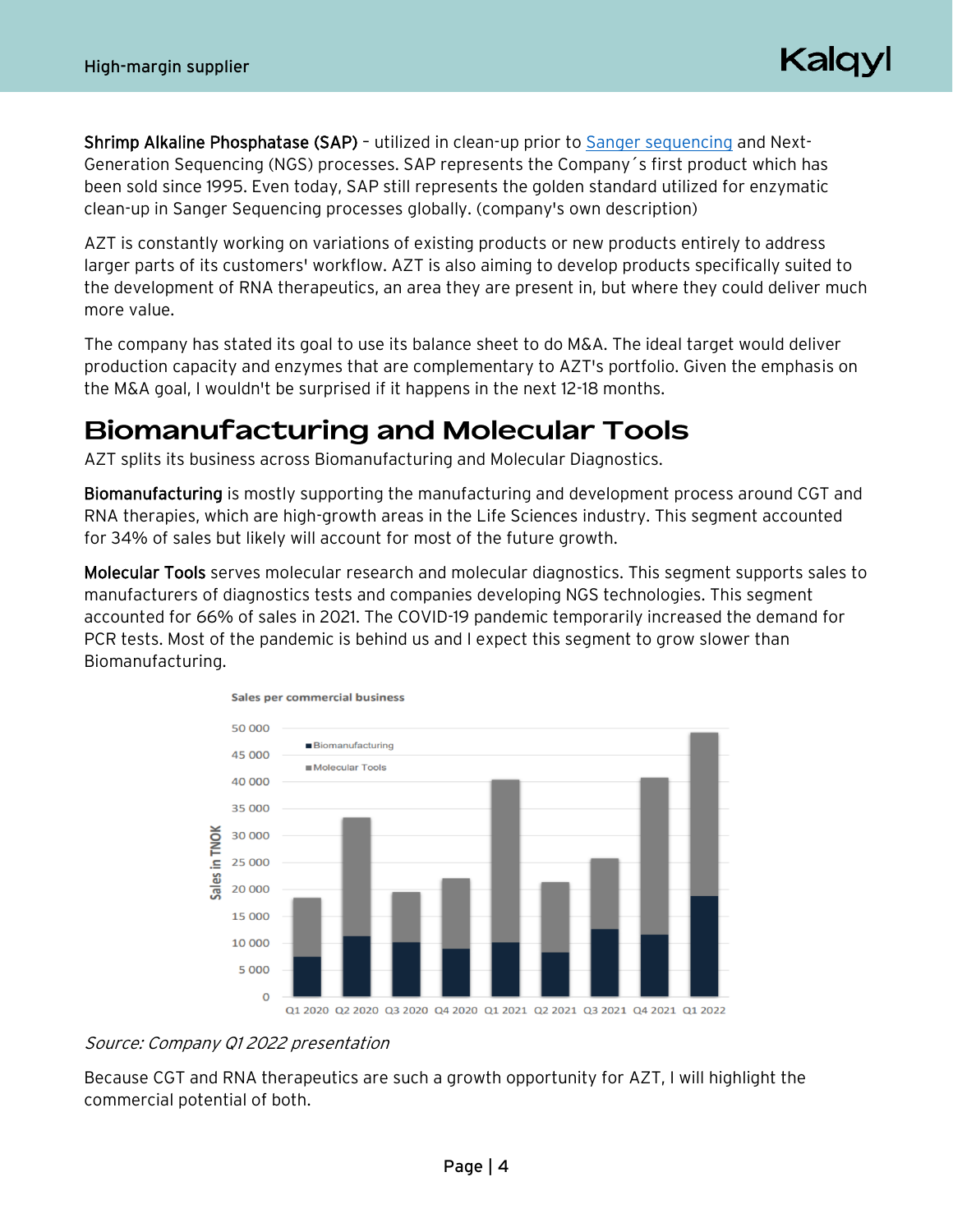Kalqyl

## **Cell- and Gene Therapy**

Many industry experts and even the FDA expects fast growth in new CGT. With >1000 trials in the space, the growth expected in the development would multiply this number. [The FDA has even stated](https://www.biopharmadive.com/news/fda-to-bulk-up-cell-and-gene-therapy-staff-growing-with-the-field/546176/)  [to aim for 10 to 20 drug approvals a year by 2025,](https://www.biopharmadive.com/news/fda-to-bulk-up-cell-and-gene-therapy-staff-growing-with-the-field/546176/) compared with [only a handful approved today.](https://www.fda.gov/vaccines-blood-biologics/cellular-gene-therapy-products/approved-cellular-and-gene-therapy-products)

According to the [Alliance for Regenerative Medicine,](http://alliancerm.org/wp-content/uploads/2022/03/ARM_AR2021_FINAL-singles.pdf) CGT developers have raised >\$22B in 2021.



These are the tailwinds AZT is benefiting from and they should do well even if only a part of the optimism materializes.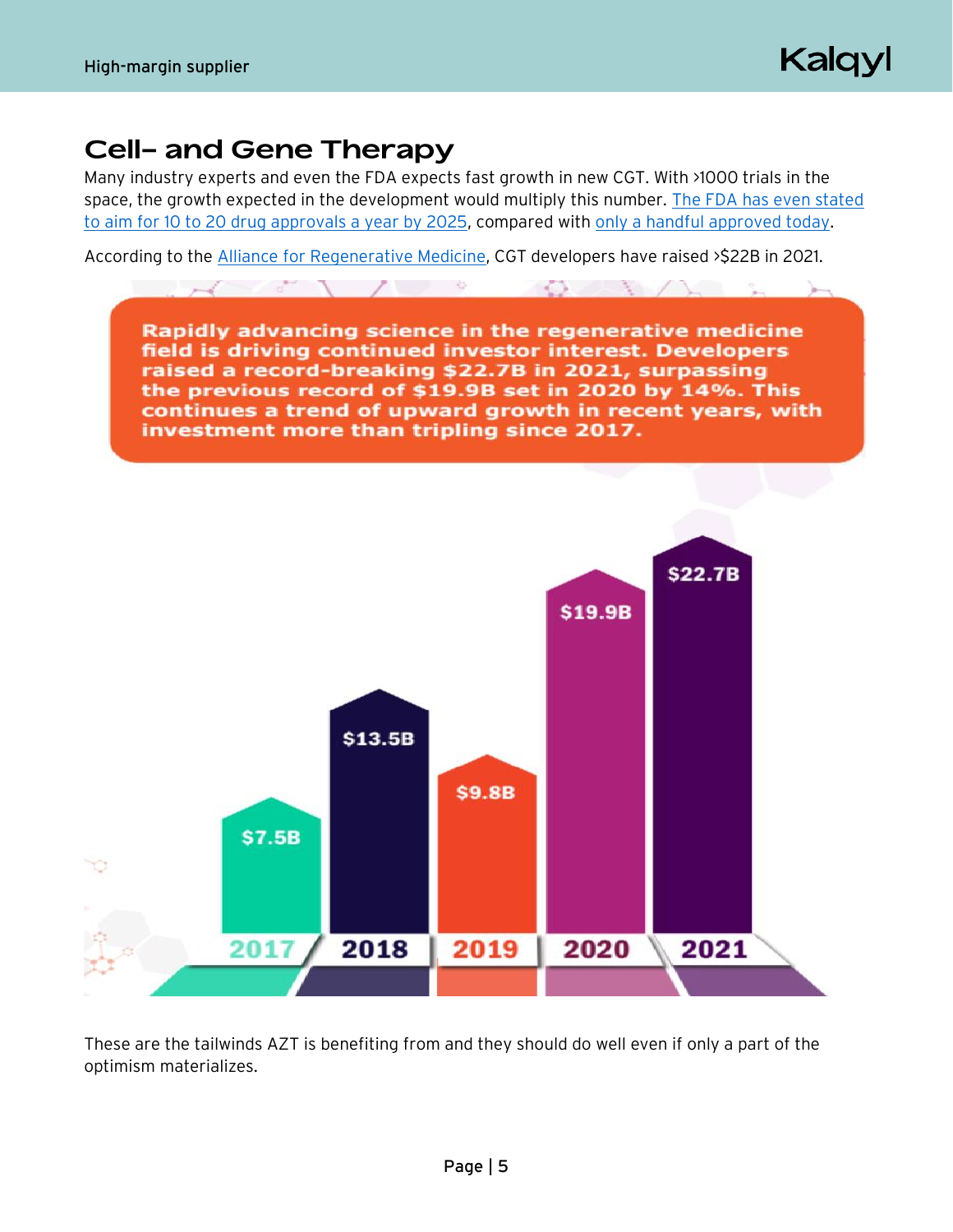Kalqyl

#### **IMPRESSIVE GROWTH FORECAST OVER NEXT FEW YEARS**

The global cell and gene therapy market generated -\$2.3 billion in 2020 and is predicted to grow at a CAGR rate of 64.0% during the forecast period 2020-2026.





Note: \*\*FDA Commissioner Scott Gottlieb prediction to 2025 Source: BIS research, Evaluate Pharma, Cell&Gene, BDO interviews, research & analysis

Source[: Scendea](https://static1.squarespace.com/static/5e146e2d43bfbc53ec197100/t/60941b44bc769868c4667b80/1620319046997/Life-Sciences-Cell-and-gene-therapy-report-BDO.pdf)

## **RNA Therapeutics**

The effectiveness of RNA and mRNA therapies to combat the COVID-19 pandemic has brought a lot of optimism to this market. According to [Allied Market Research,](https://www.alliedmarketresearch.com/rna-based-therapeutics-market) the RNA therapeutics market is expected to be worth \$25B by 2030.

Here is a simplified explanation of how the mRNA vaccines work, for example: <https://youtu.be/WOvvyqJ-vwo>

This is a quick explanation of RNA therapeutics in general. The first two minutes will give you the basics:

<https://youtu.be/SzJ1rxC4H1s>

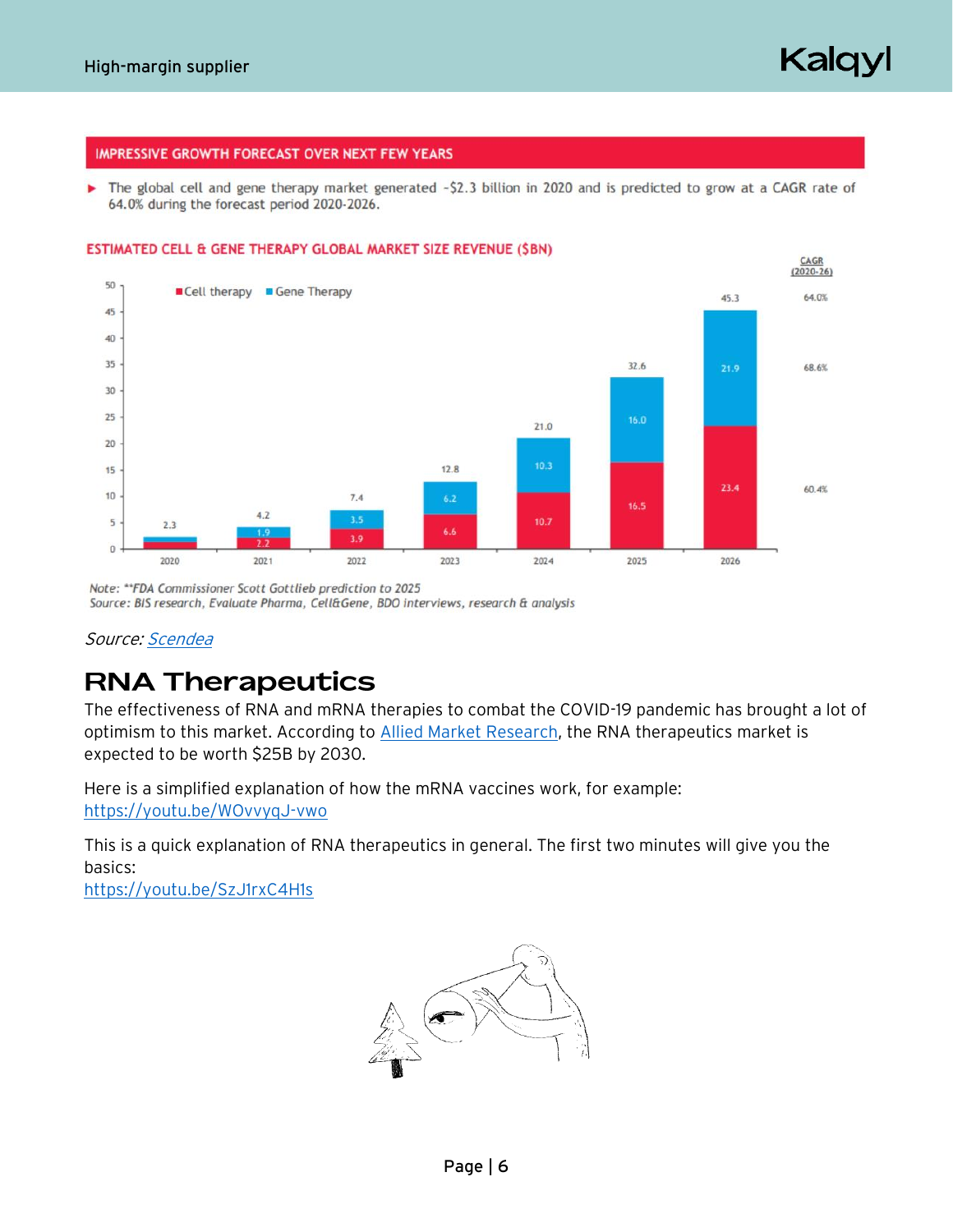## Kalqyl

### Overview of RNA therapeutics as of January 2021:

| Drug                         | <b>Type of RNA</b> | Company                    | Route of delivery        | <b>Condition/Disease</b>                                | <b>Status</b>                                  |  |
|------------------------------|--------------------|----------------------------|--------------------------|---------------------------------------------------------|------------------------------------------------|--|
| Nusinersen<br>(Spinraza)     | ASO                | lonis                      | Intrathecal              | Spinal muscular atrophy                                 | FDA approval in 2016                           |  |
| Eteplinsen (Exondys 51)      | <b>ASO</b>         | Sarepta                    | Intravenous              | Duchenne muscular<br>dystrophy                          | FDA approval in 2016                           |  |
| Inotersen (Tegsedi)          | ASO                | kanis                      | Subcutaneous             | Familial amyloid<br>polyneuropathy                      | FDA approval in 2018                           |  |
| Volanesorsen<br>(Waylivra)   | ASO                | lonis                      | Subcutaneous             | Familial chylomicronemia<br>syndrome                    | EU approval in 2019                            |  |
| Patisiran<br>(Onpattro)      | SIRNA              | Ainylam                    | Intravenous              | Polyneuropathy                                          | FDA approval in 2018.                          |  |
| Givosiran<br>(Givlaari)      | <b>SFINA</b>       | Ainylam                    | Subcutaneous             | Acute hepatic porphyria                                 | FDA approval in 2019                           |  |
| Cobomarsen<br>(MRG-106)      | miRNA              | miRagen (Vindian)          | Intravenous/subcutaneous | Blood cancers                                           | Phase II                                       |  |
| Remlarsen (MRG-201)          | miRNA              | miRagen<br>(Viridian)      | Intradermal              | Keloids                                                 | Phase II                                       |  |
| MRG-110                      | miRNA              | miRagen<br>(Viridian)      | Intrademaal              | <b>Tissue Repair</b>                                    | Phase I                                        |  |
| Pegaptanib (Macugen)         | Aptamer(RNA)       | Bausch + Lomb              | <b>Intravitreal</b>      | Macular Degeneration                                    | FDA approval in 2014                           |  |
| Emapticap pegol<br>(NOX-E36) | Aptamer(RNA)       | NCXXON                     | Intravenous/Subcutaneous | Diabetic nephropathy,<br>lung and pancreatic cancer     | Phase II                                       |  |
| Olaptesed pegol<br>(NOX-A12) | Aptamer(RNA)       | NOXXON                     | Intravenous              | Brain cancer                                            | Phase t/ll                                     |  |
| BNT162b2                     | <b>mRNA</b>        | BioNTech and Pfizer        | Intramuscular            | COVID-19                                                | FDA authorization for<br>emergency use in 2020 |  |
| mRNA-1273                    | mRNA               | Moderna                    | Intramuscular            | COVID-19                                                | FDA authorization for<br>emergency use in 2020 |  |
| CVnCoV                       | <b>mRNA</b>        | CureVac                    | Intramuscular            | COVID-19                                                | Phase III                                      |  |
| AZD8601                      | <b>mRNA</b>        | Moderna/Astrazeneca        | Epicardial               | Ischemic heart disease                                  | Phase II                                       |  |
| mRNA-1647                    | <b>mRNA</b>        | Moderna                    | Intramuscular            | Cytomegalovirus infection                               | Phase II                                       |  |
| P-BCMA-101                   | <b>mRNA</b>        | Poseida                    | Intravenous              | Multiple myeloma                                        | Phase II                                       |  |
| mRNA-4157                    | mRNA               | Moderna                    | Intramuscular            | Cancer                                                  | Phase II                                       |  |
| mRNA-3704                    | mRNA               | Moderna                    | Intravenous              | Methylmalonic aciduria                                  | Phase I/II                                     |  |
| <b>MRT5005</b>               | <b>mRNA</b>        | Translate Bio              | Inhalation               | Cystic Fibrosis                                         | Phase I/II                                     |  |
| mRNA-2416                    | mRNA               | Moderna                    | Intratumoral             | Solid tumors/<br>lymphoma/advanced<br>ovarian carcinoma | Phase I/II                                     |  |
| BNT131 (SAR441000)           | mRNA               | BioNTech/<br>Sanofi/Genmab | Intratumoral             | Advanced melanoma                                       | Phase I/II                                     |  |
| Descartes-08                 | <b>mRNA</b>        | Cartesian                  | Intravenous              | Generalized myasthenia<br>gravis                        | Phase I/II                                     |  |
| <b>BNT122</b>                | mFINA              | BioNTech                   | Intravenous              | Solid turnors                                           | Phase I/II                                     |  |
| mRNA-2752                    | <b>mRNA</b>        | Moderna                    | Intratumoral             | Solid turnors                                           | Phase I                                        |  |
| <b>MEDI1191</b>              | mRNA               | Moderna                    | Intratumoral             | Solid tumors                                            | Phase I                                        |  |
| mRNA-1944                    | mFINA              | Moderna                    | Intravenous              | Chikungunya infection                                   | Phase I                                        |  |
| CV8102                       | <b>mRNA</b>        | <b>CureVac</b>             | Intratumoral             | Solid tumors                                            | Phase I                                        |  |
| ARCT-810                     | <b>mRNA</b>        | Arcturus                   | Intravenously            | Liraa disorder                                          | Phase I                                        |  |
| CV7202                       | mRNA               | CureVac                    | Intramuscular            | Rabies                                                  | Phase I                                        |  |
| mRNA-1893                    | mRNA               | Moderna                    | Intramuscular            | Zika                                                    | Phase I                                        |  |
| CV9202                       | <b>mRNA</b>        | <b>CureVac</b>             | Intradermal              | Non-small cell lung cancer                              | Phase I                                        |  |
| mRNA-5671                    | mFINA              | Moderna                    | Intravenous              | Cancer                                                  | Phase I                                        |  |
| <b>BNT111</b>                | <b>mRNA</b>        | BioNTech                   | Intravenous              | Advanced Melanoma                                       | Phase I                                        |  |

The table summarizes information available at ClinicalTriats.gov (https://clinicaltrials.gov/) as of January 26, 2021. ASO, antisense oligonuoleotide; siRNA, small interfering

### Source[: The Limitless Future of RNA Therapeutics, Damase et al](https://www.frontiersin.org/articles/10.3389/fbioe.2021.628137/full#T1)

Much like CGT, [the amount of RNA and mRNA therapeutics is set to grow,](https://www.pharmaceutical-technology.com/analysis/mapping-the-rna-therapeutics-rd-landscape-in-2022/) and AZT is building products to integrate into the manufacturing workflows. AZT expects to release its first RNA-focused enzyme in 2023.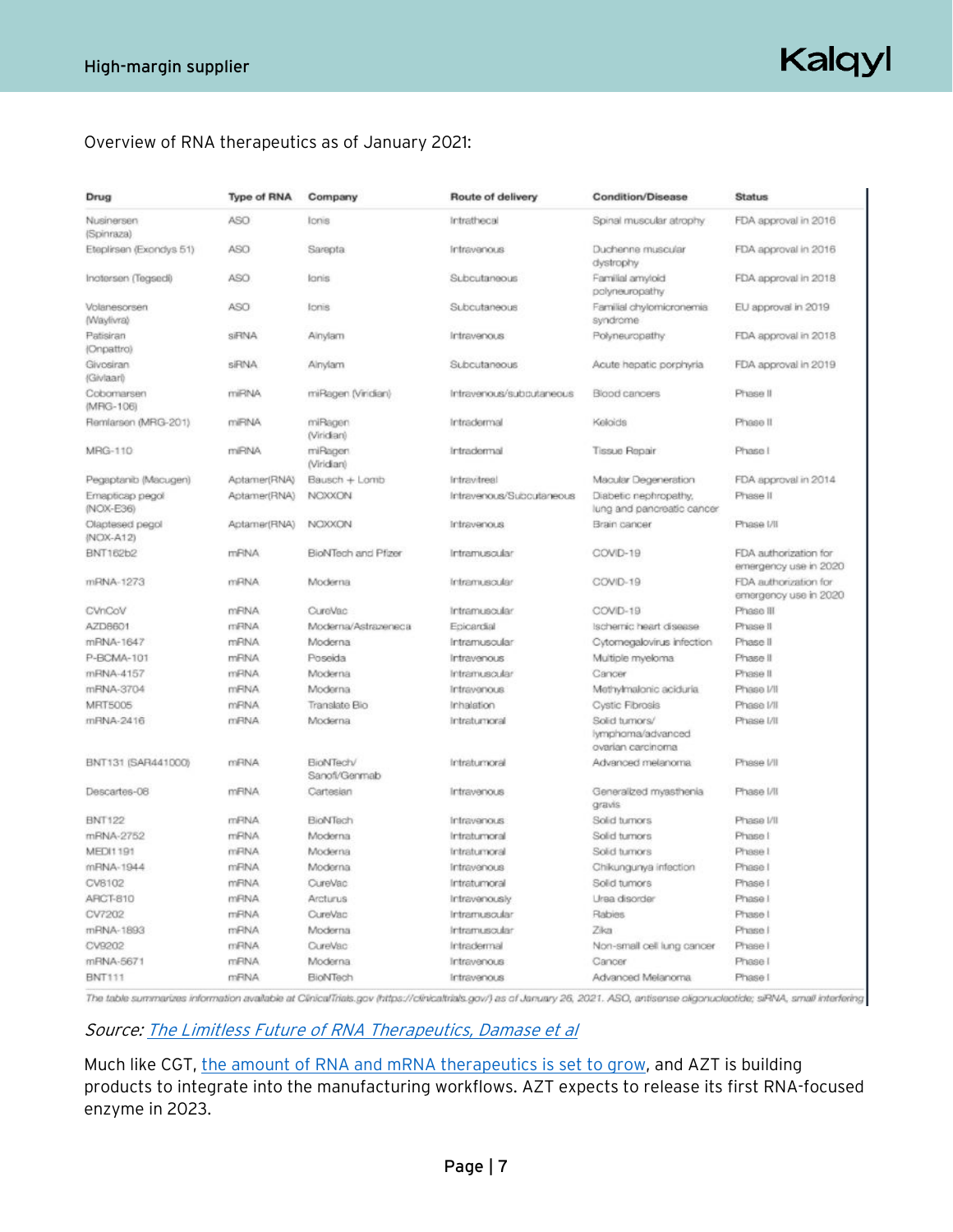## Kaldy

## **Competitive advantage**

Switching costs: AZT is involved very early in the development process. Once its enzymes are embedded in the workflow, it is very difficult to change. The entire workflow would have to be adapted to compensate for the removal of AZT enzymes and this new workflow must be approved by the FDA and not adversely affect efficacy or safety. In general, once an enzyme is chosen in the development process, it will be sold for 5-10 years.



It becomes exponentially more expensive and cumbersome the

further along the therapy is in clinical trials or even after approval as manufacturing facilities have been set up. This makes AZT's products extremely sticky and provides similar pricing power as CHR Hansen or Givaudan.

High barriers to entry: Not only would a competitor need to solve a problem better or, at the very least, as well as AZT's enzymes, but a competitor would need to foster the same customer relationships as AZT and get the proper ISO certifications. AZT has regular audits by potential and existing customers to determine if they are compliant with current good manufacturing practices (cGMP). This requires significant investment in state-of-the-art manufacturing facilities and expertise/know-how throughout the organization.

Intellectual property: The enzymes AZT produces are patented and cannot be exactly replicated by competitors. The unique heat properties are what make those enzymes so unique and well-suited for cleaning up unwanted DNA. A competitor would have to try to work around these patents but keep the desirable heat properties that are unique to those arctic enzymes.

## **Management and Ownership**

The company is led by CEO Jethro Holter. As mentioned earlier, he was the head of the enzyme business since 2015. Under him, the company was able to deliver new products while the focus was mostly on the underperforming Betaglucans business. Since he took over as interim CEO in 2019 and permanent CEO in 2020, the company has executed its production expansion plans and has signed significant supply agreements with large life sciences companies.

CFO Børge Sørvoll has been with the company since 2014 and has led the divestiture of the BG business.

Both managers, as well as the Director of R&D Olav Lanes, have stock options. These options have a strike price of 89 NOK per share and can only be exercised in 2025-2026. This amounts to multiples of their yearly salary and other incentives are focused on the release of new products, EBITDA, and other commercial milestones.

CEO Jethro Holter currently owns 80.000 shares, or about 5.6M NOK, and has 170.000 options he can exercise in 2025. This is a multiple of his yearly salary if the shares were to perform well. This is decent, although not exactly owner-operator skin-in-the-game.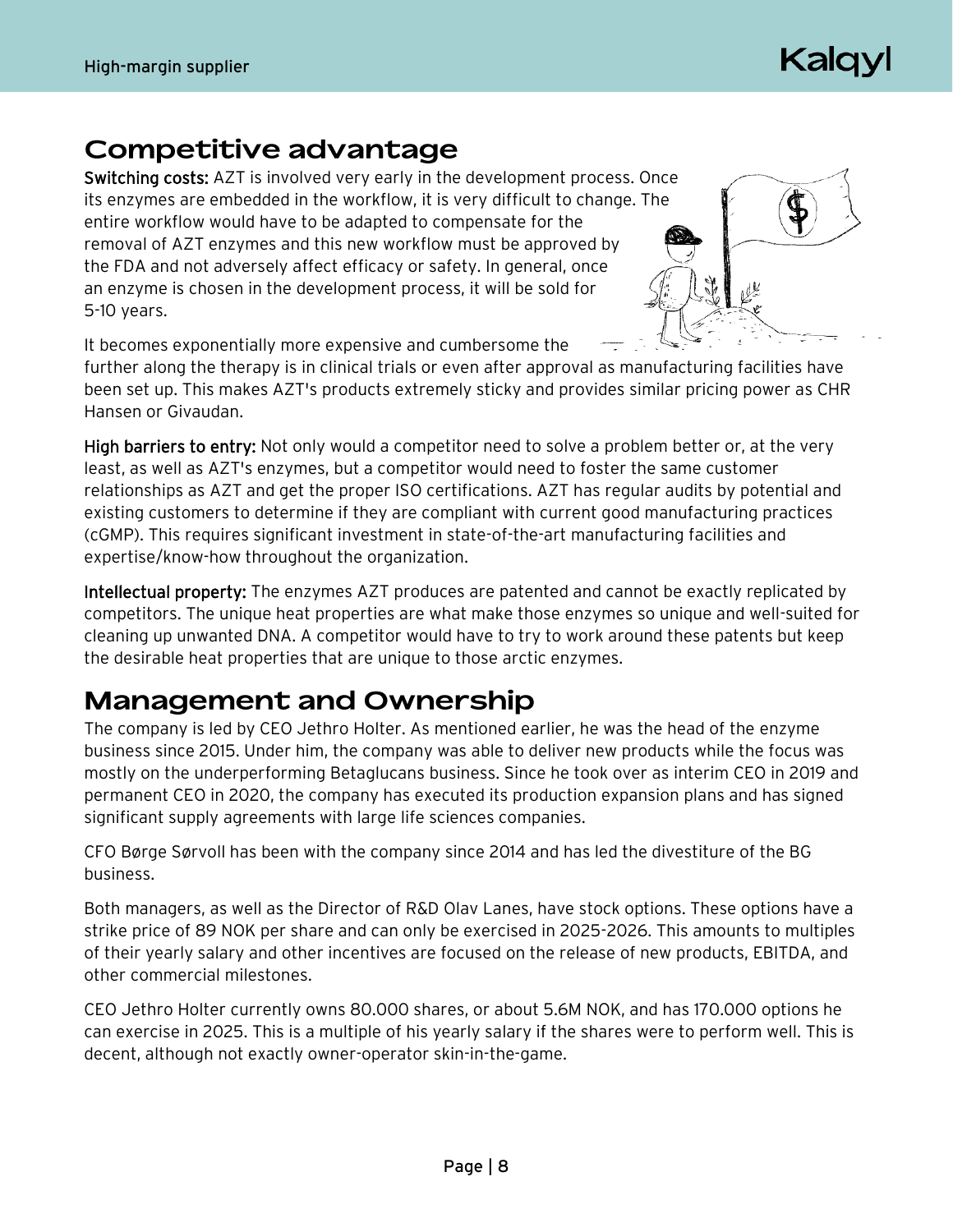Kalqyl

AZT's Board does not have as much skin in the game as I would like. Although the Board's remuneration is not excessive, Board members barely have more shareholdings than management. However, they have very relevant experience in the Life Sciences industry. Chairman Dr. Marie Ruskrow also has very relevant Finance experience as she was an investment banker at Lazard for 8 years in addition to a long career in Life Sciences.

Most large shareholders are Nordic banks. Other large shareholders are private investors. I see a significant opportunity for institutional investors to discover AZT over the next few years as its quality and role in the growing Life Sciences sector becomes apparent.

## **Financials**

AZT is a very profitable company. The Gross Margins are 97-99% and the growth in the business has outpaced the investments in Operational Expenses, resulting in EBITDA margins of >50% over the last 2 years with excellent cash conversion. With such Gross Margins, growth outlook, and scalability in the business, I would expect some margin expansion potential even with investments in R&D (40% of staff is R&D).

| NOK 1.000                 | Q4 2021  | Q4 2020 | Change  | <b>YTD 2021</b> | <b>YTD 2020</b> | Change |
|---------------------------|----------|---------|---------|-----------------|-----------------|--------|
| <b>Sales</b>              | 40 515   | 22 054  | $+84%$  | 127970          | 93 449          | $+37%$ |
| <b>Total revenues</b>     | 41 190   | 24 013  | $+72%$  | 131 048         | 97823           | $+34%$ |
| <b>Operating expenses</b> | 18 3 6 9 | 16 617  | $+11%$  | 65 539          | 51 260          | $+28%$ |
| <b>EBITDA</b>             | 20 849   | 6814    | $+206%$ | 61 623          | 45 432          | $+36%$ |
| <b>EBIT</b>               | 19 977   | 6 1 5 6 | $+224%$ | 58 432          | 42 793          | $+37%$ |
| <b>Changes in cash</b>    | 13 964   | 73 419  | $-81%$  | 60 24 6         | 108 515         | $-44%$ |

### Key financial figures:

Note: all financial figures for 2020 are excluding discontinued operations (Biotec BetaGlucans)

### Source: Company Q4 2021 report

For 2022, the company targets 155M NOK in sales. The long-term sales target of 350M NOK in 2025 implies ~30% annual growth. This growth target only consists of organic growth, underpinned by the growing Life Sciences market and the faster-growing sub-market AZT serves.

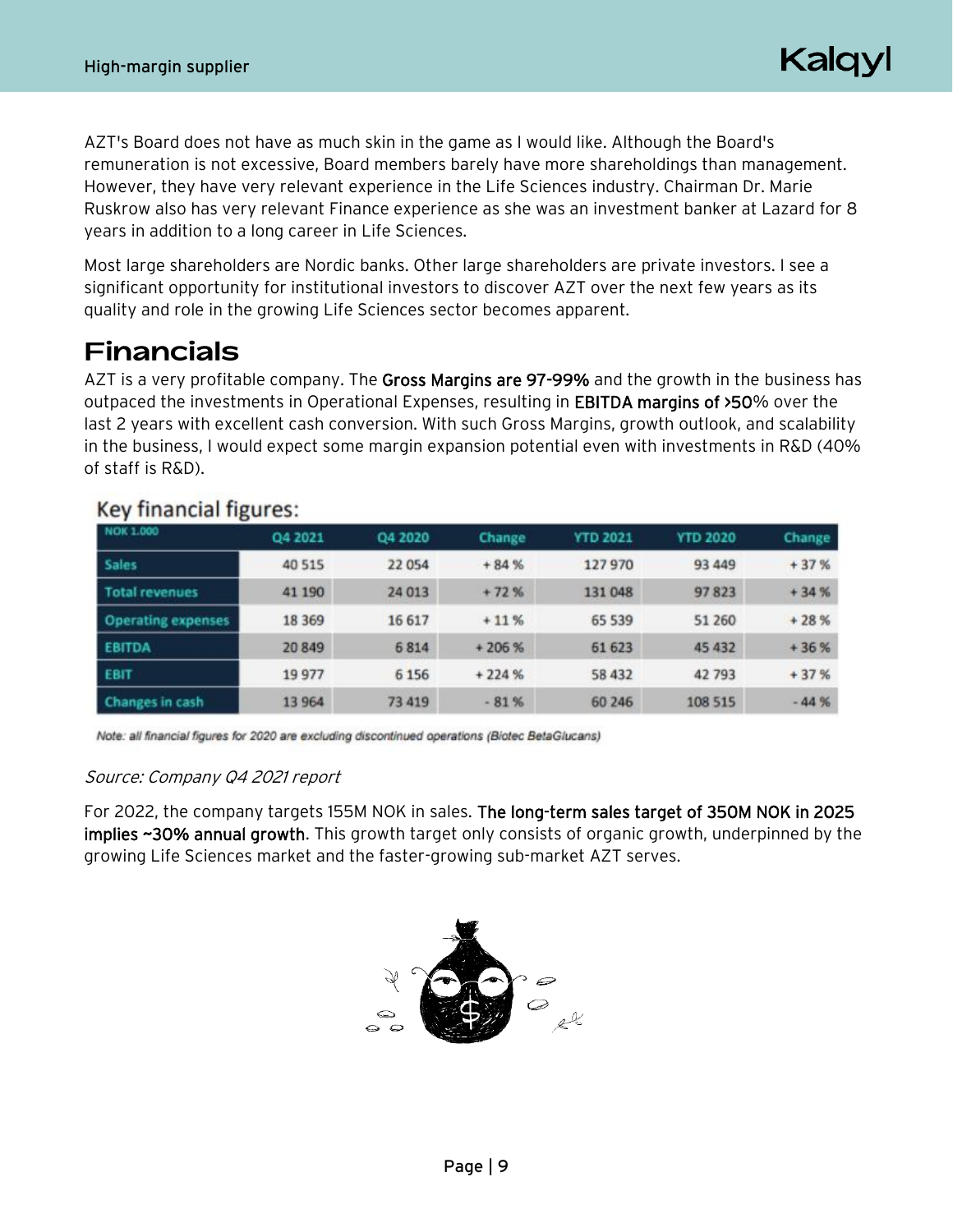## Kalqyl



#### Source: Company Q1 2022 presentation

To address potential questions about the COVID-19 benefits the company might have enjoyed, I will add a chart of the historical performance of the enzyme business before the divestiture of Betaglucans.

202<br>202

202



### Source: Pareto Securities Equity Research

As you can see, the enzyme business has been very profitable for a while. Since 2020, the company has consistently disclosed what part of sales is related to COVID-19.

## Page | 10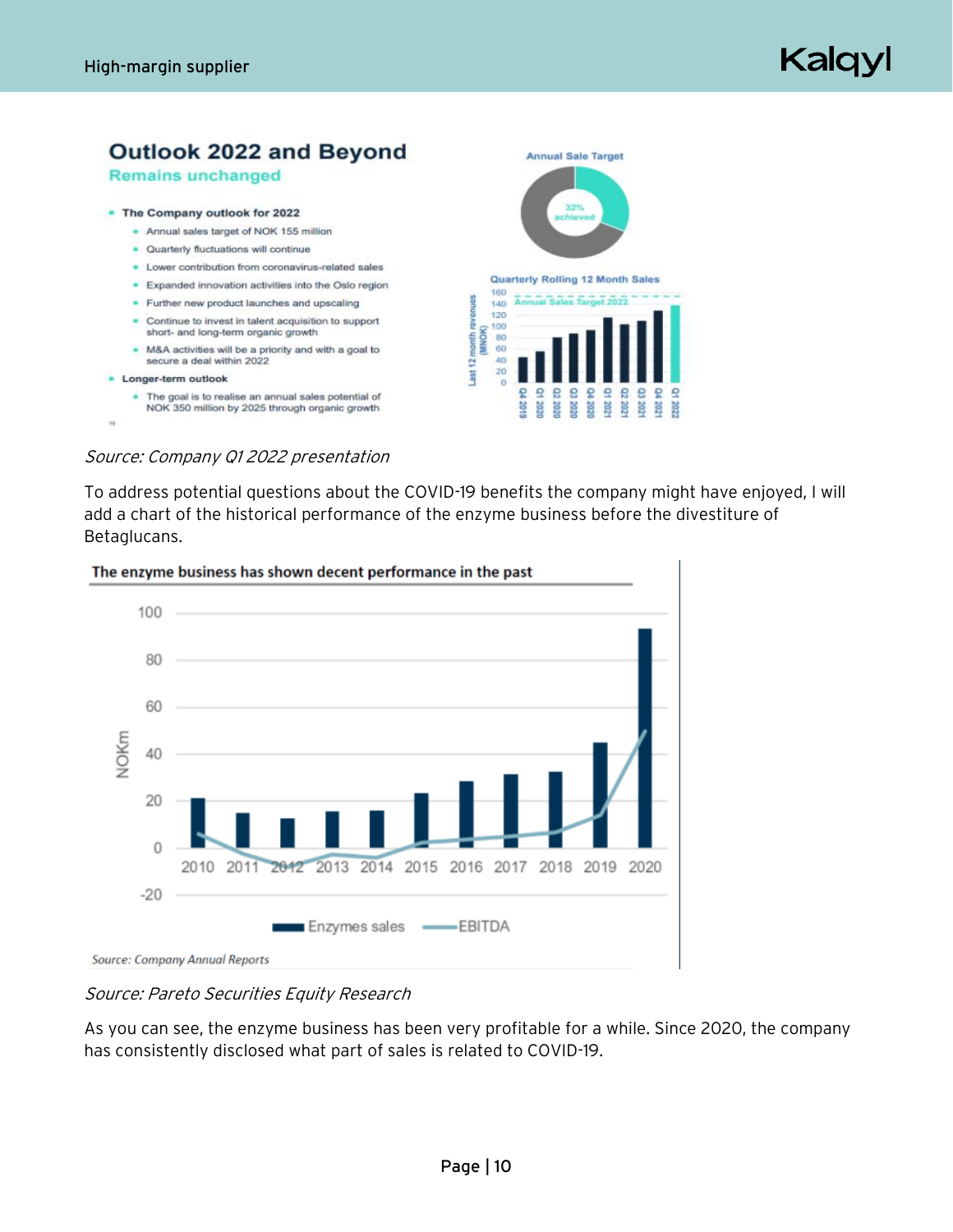Kaldy



### Source: Company Q1 2022 presentation

A decent percentage of sales is related to COVID-19. Management expects some of this revenue to stay as people still need to be tested and tests are used to identify new variants. However, the growth trend ex-COVID-19 is clear, the company is growing, and the long-term targets solely rely on growth from other organic sources.

It is not often that you encounter a business with so many tailwinds and this margin profile. With a TAM of tens of billions of dollars, a unique product that adds significant value, and clear competitive advantages, it is difficult to see how AZT can't capture a large amount of the value they create.

## Valuation

AZT's market cap is currently 4.3B NOK and has about 200M NOK in cash, which equals to roughly an EV/EBITDA multiple of 37x next year's EBITDA (2023 EBITDA is expected to be ~110M NOK). When looking at the sales target of 350M NOK in 2025 and applying a 55% EBITDA margin, AZT currently trades at 21x the estimated 2025 EBITDA.

This is not cheap, but should it be? After all, AZT has the opportunity to grow fast for the next decade, if not longer. It is not uncommon to see high-quality Medtech/Life Sciences companies trade at high multiples if their growth is durable and the profitability remains intact. What multiple of EBITDA should AZT commend if it executes on its goals, and it can keep delivering premium growth/profitability beyond 2030?

I'm not sure I have the answers to this question. What I know is that if AZT can grow its revenue at a 20% CAGR from 2022 until 2030 (something AZT would find disappointing, sell-side estimates this would look more like 25-30%) and its margins stay intact (50-55%), AZT would do ~335M in EBITDA in 2030. Businesses with deep embedding in high-value workflows like CHR Hansen, Givaudan, and West Pharmaceuticals trade at 25-30x EBITDA with growth rates below 10% per annum. Now, these are very high-quality companies with incredibly durable and predictable business models, but I do see lots of similarities between them and AZT.